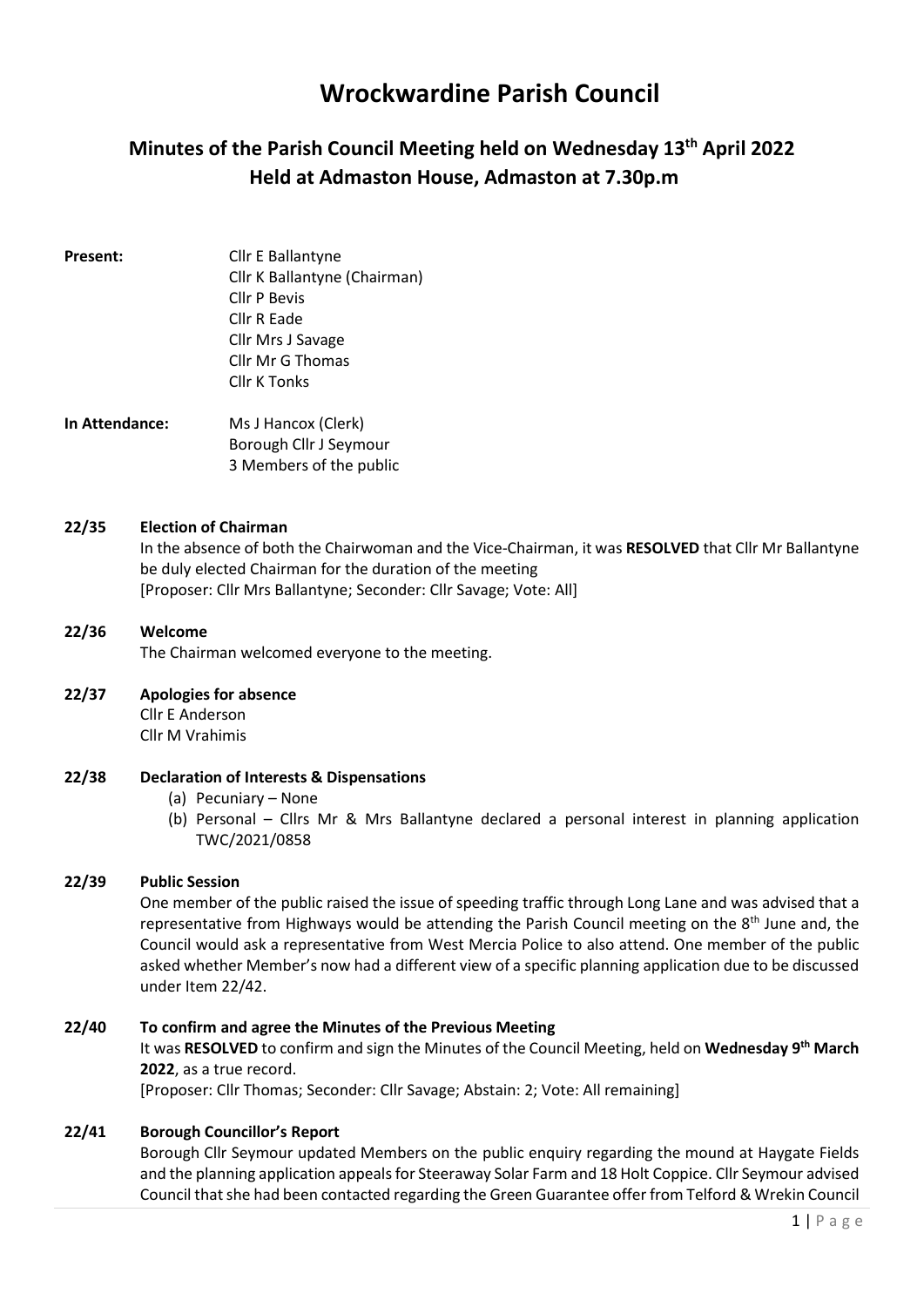and, whilst there were no green spaces eligible in her ward, Members asked for Admaston Green and the Community Orchard in Admaston to be considered. Cllr Seymour confirmed she would ask the Borough Council to contact the Clerk.

#### 22/42 Planning

#### 1. Permissions & Refusals

Members noted the following permissions and refusals:

| TWC/2022/0045<br>The Old Vicarage, |                 | Crown reduction of up to    | <b>Tree Preservation Order</b> |  |
|------------------------------------|-----------------|-----------------------------|--------------------------------|--|
|                                    | Wrockwardine    | 2m to 1no Beech tree        | Granted                        |  |
| TWC/2022/0073                      | 9 Bratton Road, | Erection of a single storey | <b>Full Refused</b>            |  |
|                                    | <b>Bratton</b>  | extension to existing       |                                |  |
|                                    |                 | annexe                      |                                |  |

#### 2. New Applications

Members made No Comment on the following applications:

| TWC/2022/0204 $\vert$ 27 Broomfield Road,    | Erection of a single storey side & rear    |  |  |
|----------------------------------------------|--------------------------------------------|--|--|
| Admaston                                     | extension with wrap around lean-to roof    |  |  |
| TWC/2022/0268   Retsimlik House, Bratton Rd, | Installation of $1st$ fir balcony to front |  |  |
| <b>Bratton</b>                               | elevation                                  |  |  |

TWC/2022/0223 Land Adjacent 19 Aldermead Close, Admaston – Erection of 8 no. dwelling with detached garages and 1 no. barn conversion with associated access

Member's RESOLVED to Object to the application on the following grounds:

The Parish Council objects to the application on the following grounds:

- 1. Ecological concerns due to potential risk to species including bats and great crested newts with the ecological survey suggesting their presence in the area.
- 2. The impact on recreational activities in the area which are not currently sufficient for demand and which will be further increased with this development.
- 3. The traffic impact due to increased volume of traffic travelling through Aldermead Close and more specifically, the junction capacity from Aldermead Close onto Shawbirch Road which already has a huge volume of traffic travelling through making it difficult to exit the junction at prime times.
- 4. The over-development of the site, the poor design of the planned properties and their proximity to Admaston Farm.

Should the application be approved, the Parish Council will be seeking a contribution from Telford & Wrekin Council to the traffic calming scheme currently being developed.

[Proposer: Cllr Tonks; Seconder: Cllr Mrs Ballantyne; Vote: All]

TWC/2022/0267 Site of 6 Charlton, Telford – Demolition of existing bungalow and outline application for 3no dwelling with associated amenity and parking with all matters reserved

Member's RESOLVED to Object to the application on the following grounds:

The Parish Council objects to this application on the grounds that the access and egress to the site is difficult and extremely tight and, there is an overall lack of detail in the application.

[Proposer: Cllr Thomas; Seconder: Cllr Savage; Vote: All]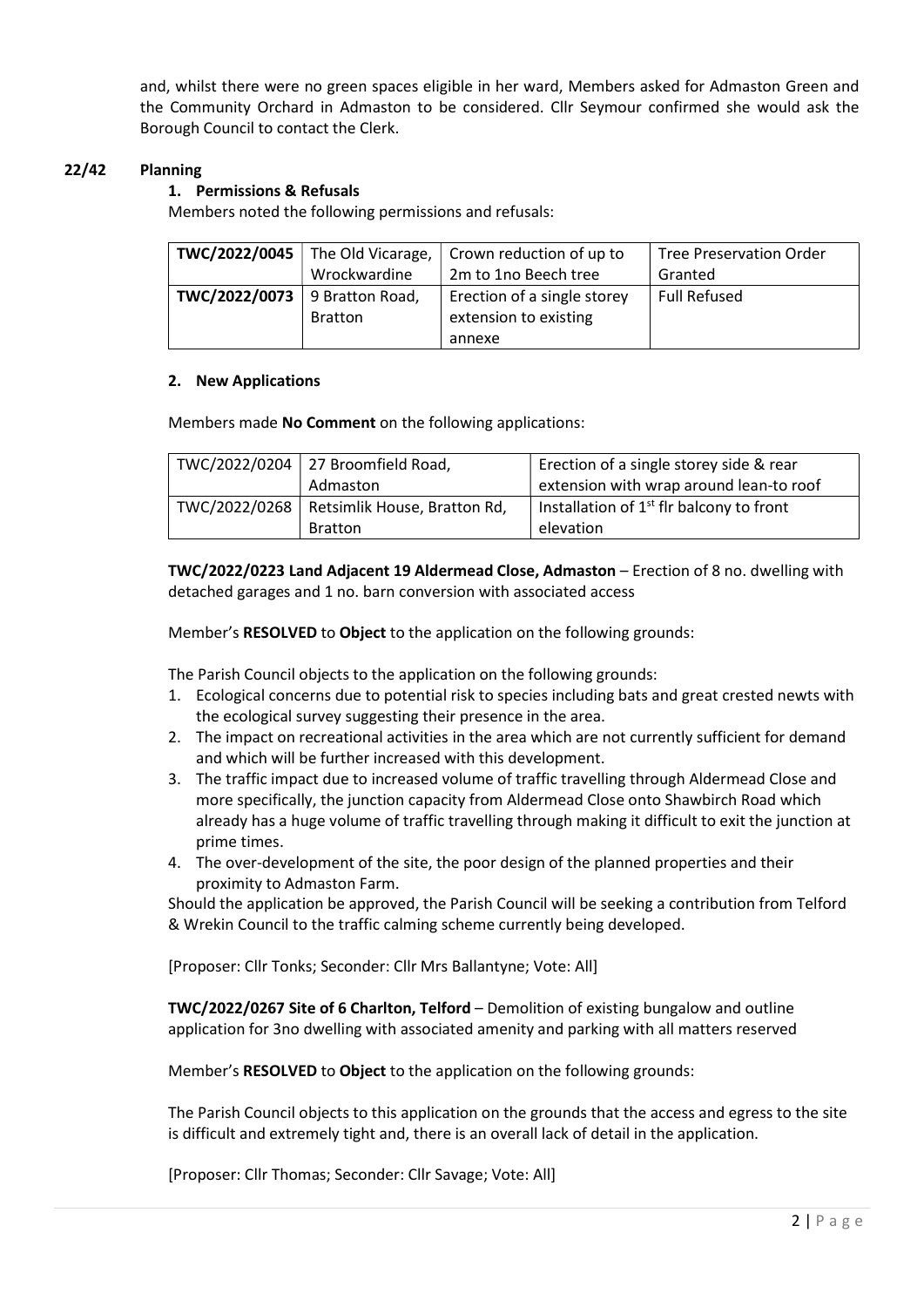Cllr's Mr & Mrs Ballantyne left the meeting at 8.07p.m

Members RESOLVED that Cllr Thomas temporarily Chair the meeting in the Chairman's absence.

#### TWC/2021/0858 Land adjacent 3 Davenport Drive, Admaston – Appeal against planning refusal

Members agreed to maintain their previous objection to the application.

[Proposed: Cllr Tonks; Seconder: Cllr Savage; Vote: All]

Cllr's Mr & Mrs Ballantyne returned to the meeting at 8.10p.m. Three members of the public left the meeting at 8.10p.m.

#### 3. Applications received after the agenda was circulated

Members made No Comment on the following applications:

| TWC/2022/0323 | 2 Sharp Close, Admaston   | Erection of a single storey side extension   |
|---------------|---------------------------|----------------------------------------------|
|               |                           | following demolition of a conservatory       |
| TWC/2022/0324 | Former British Sugar Site | Reserved matters application pursuant to     |
|               | (Phase 2) Allscott        | outline application TWC/2014/0113            |
|               |                           | (erection of 470 dwellings) for the erection |
|               |                           | of 269 dwellings (Phase 2) including details |
|               |                           | of appearance, landscaping, layout & scale   |

#### 22/43 Finance

#### a) Accounts paid in March

Members noted and RESOLVED the payments made.

[Proposer: Cllr Tonks; Seconder: Cllr Mr Ballantyne; Vote: All]

#### b) Bank Reconciliation for March

Members RESOLVED to accept the reconciliation.

[Proposer: Cllr Tonks; Seconder: Cllr Mr Ballantyne; Vote: All]

#### c) Accounts for Payment in April

Members noted and RESOLVED the payments to be made. [Proposer: Cllr Savage; Seconder: Cllr Mrs Ballantyne; Vote: All]

#### 22/44 Council Committees

#### 1. Parish Improvements Committee Meeting

Members acknowledged receipt of the draft minutes for the meeting held on 23rd March 2022 and there were no comments.

#### (a) Item 22/06 Free Little Library

Following a discussion on the type (pre-made or custom made) and materials to be used (wood or metal) Member's RESOLVED to have a custom library built and installed on the grass outside the shops in Admaston up to a cost of £500 to include a suitable post and installation costs.

[Proposer: Cllr Eade; Seconder: Cllr Tonks; Vote: All]

#### 22/45 Other Meetings

#### 1. Jubilee Working Group

A report from the group (Appendix 1) was acknowledged and following a discussion Members RESOLVED to spend up to £750 (excluding any additional insurance cost) on an afternoon event on Saturday 16<sup>th</sup> July 2022 at Admaston House.

[Proposer: Cllr Tonks; Seconder: Cllr Eade; Vote: All]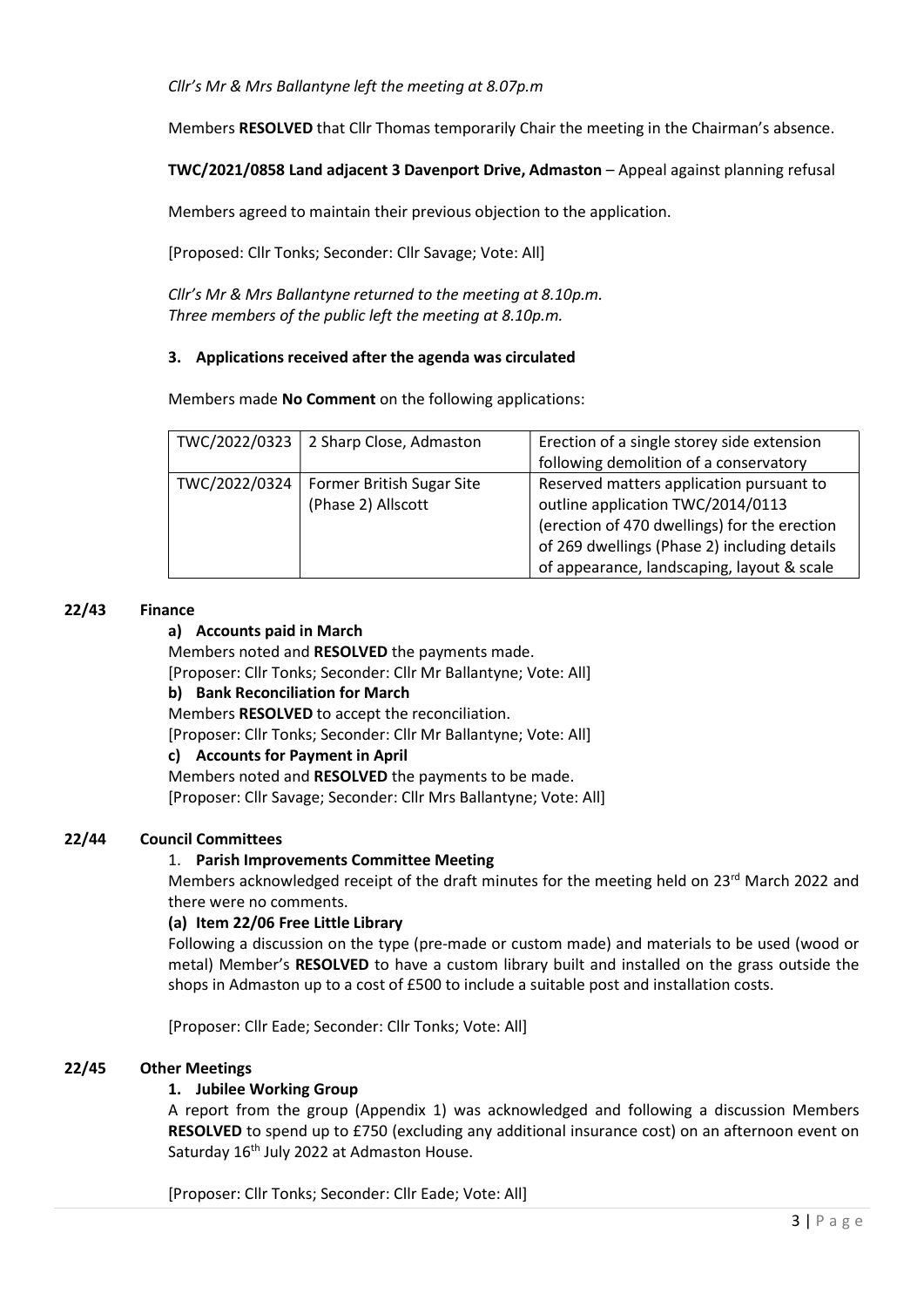#### 2. Allscott Meads Stakeholder Group

Members acknowledged receipt of the meeting notes and there were no comments.

#### 22/46 Gateways

Details were circulated prior to the meeting (Appendix 2). Following discussion, Members RESOLVED to purchase the gateways as stated from JACS.

[Proposer: Cllr Bevis; Seconder: Cllr Savage; Vote: All]

#### 22/47 Play Areas

Members noted the details of a quote received for work to the safety surfaces at Pemberton Road play area and advice received from the Grounds & Recreation Manager at Telford & Wrekin Council. Due to the high costs involved, Members agreed to defer a decision and requested that further consideration be given to the matter. A group consisting of Cllr Mrs Ballantyne, Cllr Eade and the Clerk was asked to consider the matter further and report at a later date.

Members RESOLVED to accept the quote for £650.00 + VAT for the delivery and installation of top up bark at Walcot play area.

[Proposer: Cllr Eade; Seconder: Cllr Mrs Ballantyne; Vote: All]

#### 22/48 Wrockwardine Play Area Car Park

Following a discussion Member's agreed that prior to pre-planning advice being sought and paid for local views should be canvassed and collated by Cllr Thomas & Cllr Bevis and brought back to the next Full Council meeting.

#### 22/49 Long Yard Meadow Conservation Management & Maintenance Plan

Details were circulated prior to the meeting (Appendix 3). Members discussed open spaces in general and agreed that a small group should be formed at the Annual Meeting of the Parish Council next month to consider devising a plan and to include the Community Orchard and Admaston Green.

22/50 SID Statistics - Member's noted the data (Appendix 4)

#### 22/51 Leaton Quarry

Cllr Savage outlined concerns over the plans for the quarry extension and, following a discussion Member's agreed that Cllr Bevis should approach the quarry and arrange a Liaison Group meeting so that the concerns could be discussed in the forum that was originally set up for that purpose.

#### 22/52 Grant Applications

None received.

#### 22/53 Correspondence

- 1. Sponsored Songs of Praise, St Peter's Church 23/4/22 Noted
- 2. Steeraway Solar Farm proposals, MP's Letter Noted

#### 22/54 Date of the next meeting

It was confirmed that the next meeting, the Annual Parish Council Meeting, would be held on Wednesday 11 May 2022 at 7.30p.m at Admaston House, (Bratton Room)

Before the meeting closed the Chairman congratulated the Clerk, on behalf of the Council, on successfully completing and becoming CiLCA (Certificate in Local Council Administration) qualified, a course funded by the Council and undertaken by the Clerk over the past 12 months.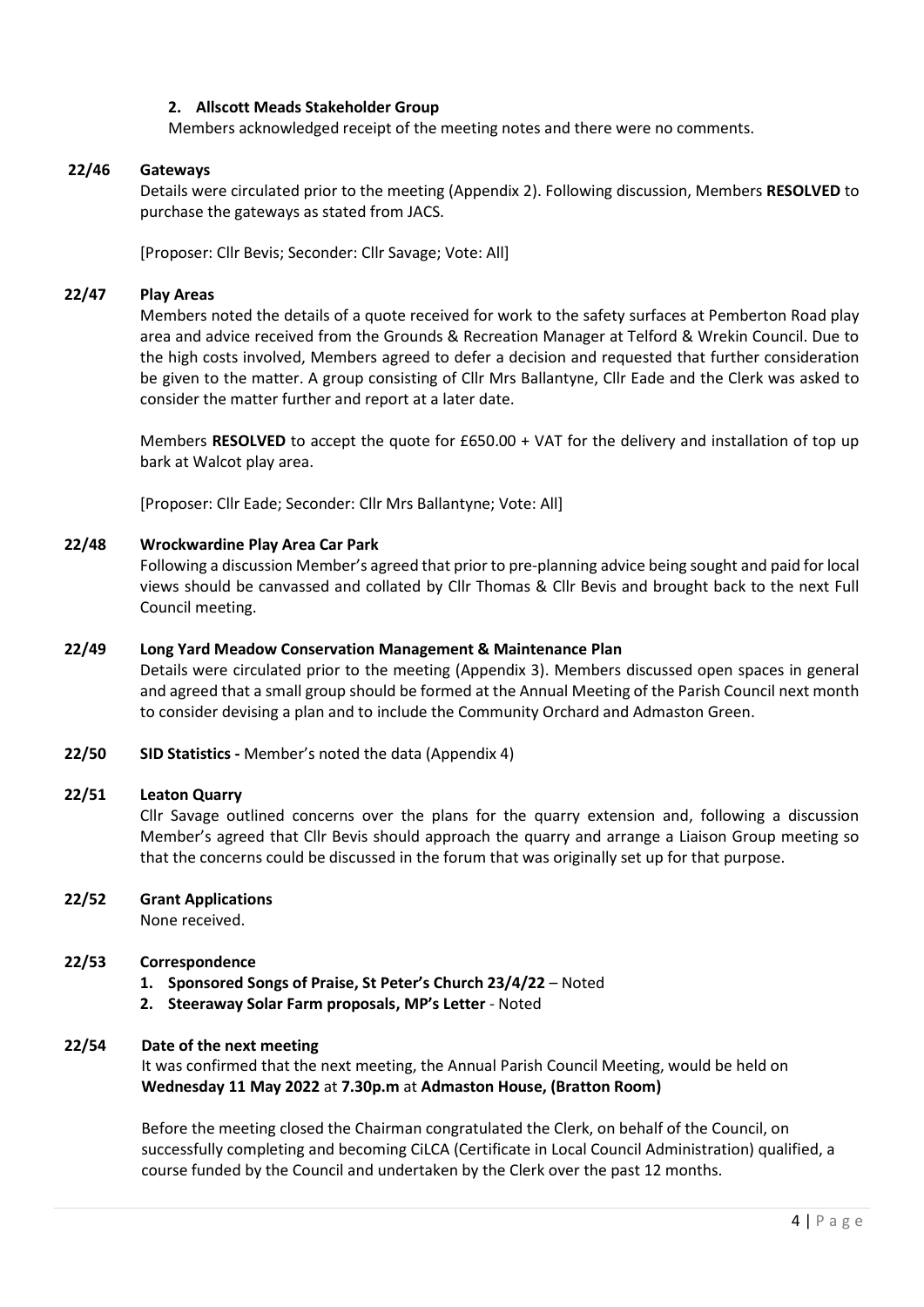Signed: \_\_\_\_\_\_E Anderson\_\_\_\_\_\_\_\_\_\_\_\_\_\_\_\_\_\_\_\_\_\_\_\_\_\_\_(Chairman)

Date \_\_\_\_\_\_\_11th May 2022\_\_\_\_\_\_\_\_\_\_\_\_\_\_\_\_\_\_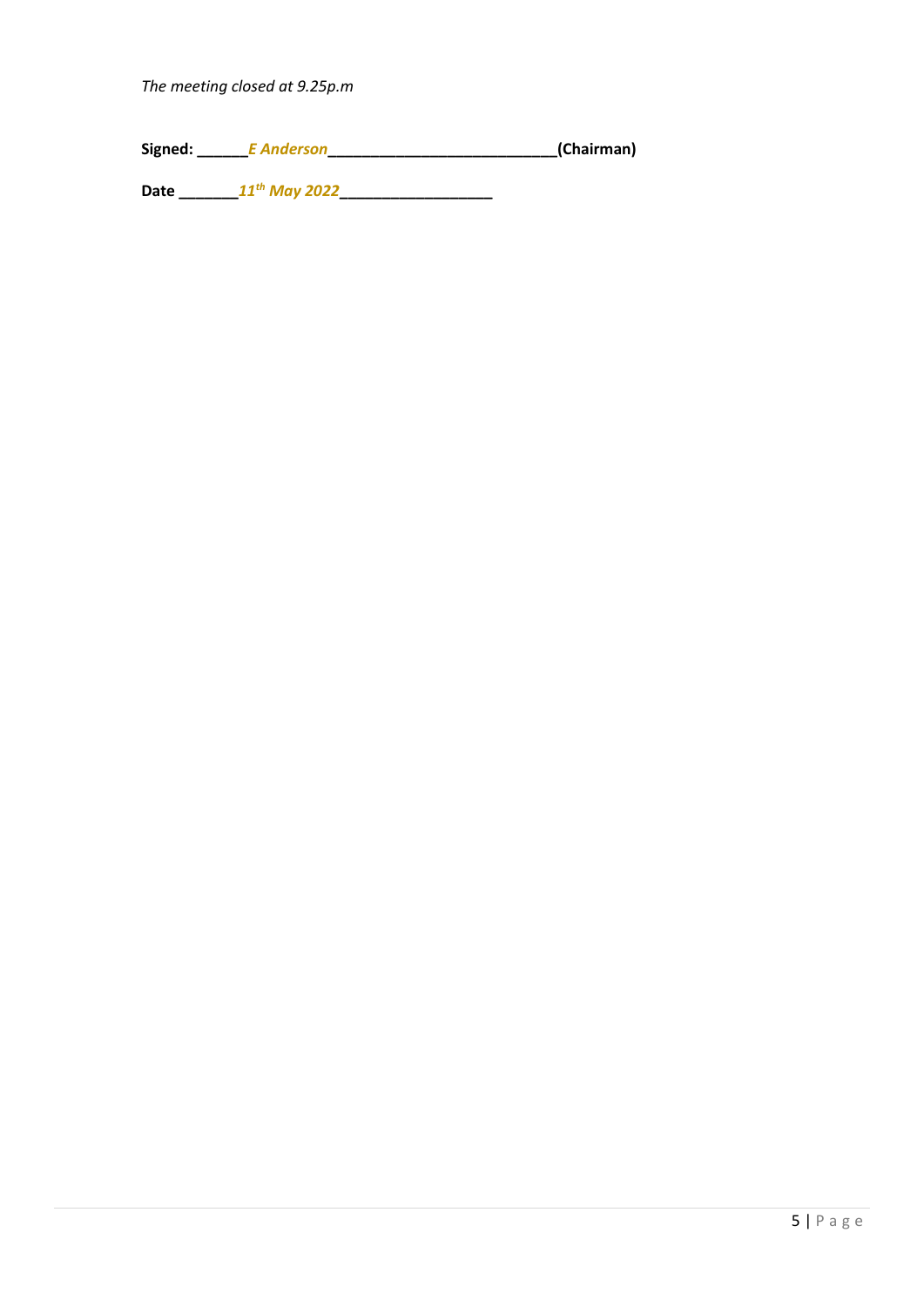# Wrockwardine Parish Council

# Item 22/43

# **Finance**

a) Accounts paid in March 2022

| Payee                     | <b>Description</b>                   | <b>Net</b> | <b>VAT</b> | Cost     |
|---------------------------|--------------------------------------|------------|------------|----------|
| <b>Hornet Landscaping</b> | <b>Tree Cutting Long Yard Meadow</b> | 390.00     | 00.00      | 390.00   |
| Hornet landscaping        | Planting Long Yard Meadow            | 3,343.00   | 00.00      | 3,343.00 |
| E-On                      | <b>Street Lighting Maintenance</b>   | 74.44      | 14.89      | 89.33    |
| EB                        | <b>Councillor Expenses</b>           | 13.98      | 0.65       | 14.63    |
| <b>SALC</b>               | <b>Councillor Training</b>           | 60.00      | 00.00      | 60.00    |
| BC                        | SID Management                       | 307.50     | 00.00      | 307.50   |
| EB                        | <b>Councillor Expenses</b>           | 16.77      | 0.78       | 17.55    |
| Barclaycard               | <b>IT Equipment</b>                  | 31.65      | 6.34       | 37.99    |
| EA                        | Chairman's Allowance                 | 600.00     | 00.00      | 600.00   |
| IdVerde                   | <b>Grass Cutting Contract</b>        | 585.55     | 117.11     | 702.66   |
| N Power                   | <b>Street Lighting Supply</b>        | 449.80     | 89.96      | 539.76   |
| <b>Admaston House</b>     | Hall Hire                            | 288.00     | 00.00      | 288.00   |
| Unity Bank                | <b>Bank Charges</b>                  | 18.00      | 00.00      | 18.00    |
| <b>Various</b>            | <b>Staffing Costs</b>                | 2,662.67   | 00.00      | 2,662.67 |
| Various                   | <b>Office Costs</b>                  | 42.53      | 0.42       | 42.95    |
|                           | <b>Total</b>                         | 8,867.12   | 229.37     | 9,096.49 |

## b) Bank Reconciliation for March 2022

## Unity Current Account

| Current Account balance 1/3/2022              | 66,921.80 |
|-----------------------------------------------|-----------|
| Minus total payments made March               | 9,096.49  |
| Add receipts March                            | 00.00     |
| Cash book balance 31/3/22                     | 57,825.31 |
| Add payments awaiting authorisation for March |           |
| 181 Chairman's Allowance                      | 600.00    |
| 182 Grass/Hedge cutting                       | 702.66    |
| 183 Npower                                    | 539.76    |
| 184 Admaston House Hire                       | 288.00    |
| <b>Balance 31/3/22</b>                        | 59,955.73 |
| <b>Unity Current Account Statement 119</b>    | 59,955.73 |

# **Other Banks**

| Unity Instant Access Interest A/C Balance 1/3/22                     | 56,622.33  |
|----------------------------------------------------------------------|------------|
| Add receipts March (interest)                                        | 30.72      |
| <b>Balance 31/3/22</b>                                               | 56,653.05  |
| Unity Instant Access Account Statement 97                            | 56,653.05  |
|                                                                      |            |
| Natwest Business 95 Day Saver A/C Balance 1/3/22                     | 70,966.32  |
| Add receipts March (interest)                                        | 301.07     |
| NatWest Business 95 Day Saver A/C Balance 31/3/22                    | 71,267.39  |
|                                                                      |            |
| Total in all banks                                                   | 187,876.17 |
| <b>Total spend available (minus payments awaiting authorisation)</b> | 185,745.75 |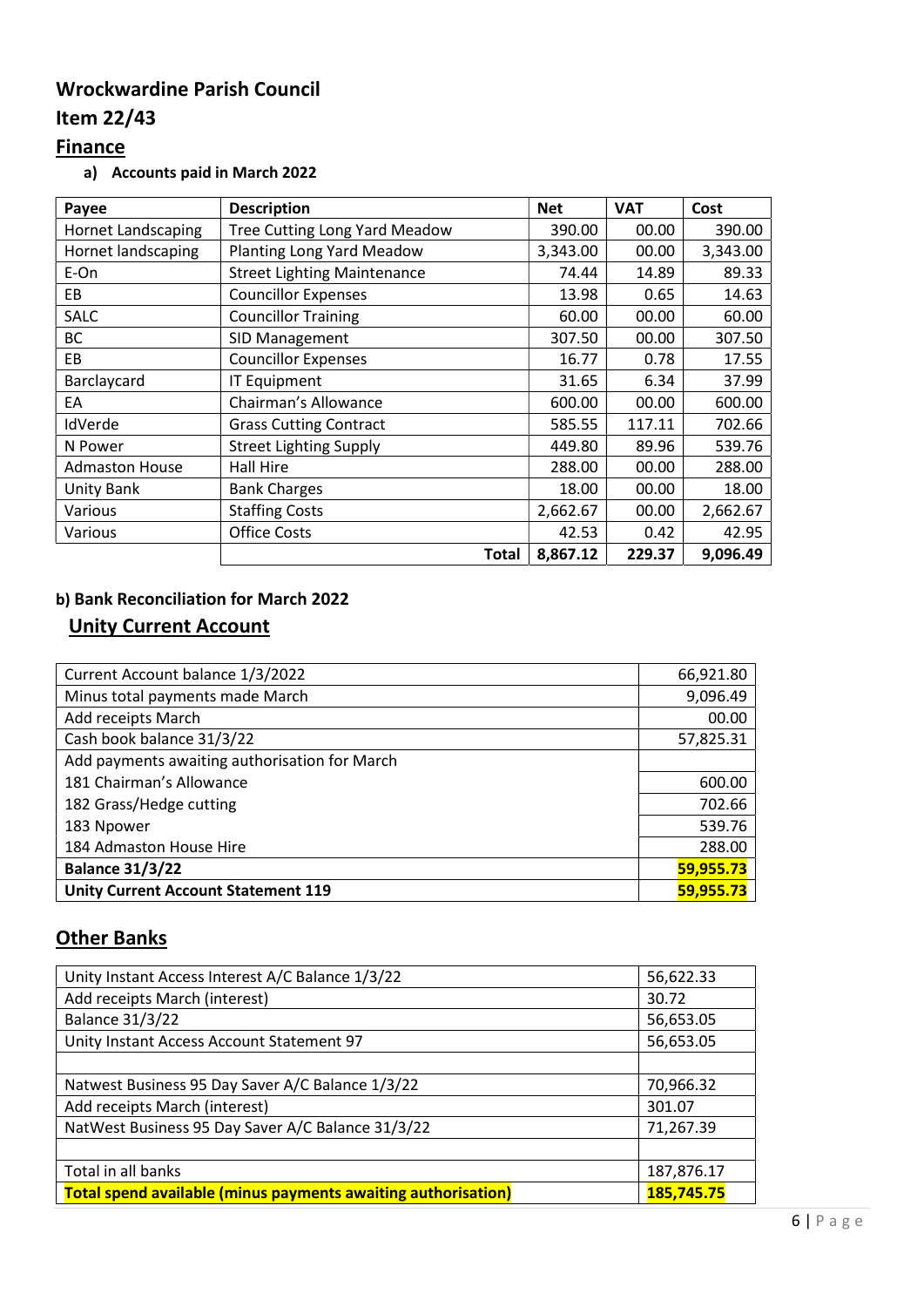#### c) Accounts for Payment in April 2022

| Payee              | <b>Description</b>            | <b>Net</b> | <b>VAT</b> | Cost     |
|--------------------|-------------------------------|------------|------------|----------|
| Hornet landscaping | Playground Repair             | 380.00     | 00.00      | 380.00   |
| IdVerde            | <b>Grass Cutting Contract</b> | 585.55     | 117.11     | 702.66   |
| <b>BC</b>          | SID Management                | 300.00     | 00.00      | 300.00   |
| Sutcliffe Play     | Playground repair Part        | 63.67      | 12.73      | 76.40    |
| Age UK             | Grant                         | 200.00     | 00.00      | 200.00   |
| EB.                | <b>Cllr Expenses</b>          | 11.18      | 0.52       | 11.70    |
| Various            | <b>Office Expenses</b>        | 54.12      | 0.68       | 15.30    |
| Various            | <b>Staffing Costs</b>         | 2,275.28   | 00.00      | 2,275.28 |
|                    | Total payments                | 3,869.80   | 131.04     | 4,000.84 |

Signed: \_\_\_\_\_\_\_\_J Hancox\_\_\_\_\_\_\_\_\_\_\_\_\_\_\_\_\_\_\_\_\_\_\_\_ (Clerk & RFO) Date: \_\_\_\_\_11<sup>th</sup> May 2022\_\_\_\_\_\_\_\_\_\_\_\_\_\_\_\_\_

Signed:  $\frac{E}{2}$  F Anderson \_\_\_\_\_\_\_\_\_\_\_\_\_\_\_\_\_\_\_\_(Chairman) Date:  $\frac{11^{th}$  May 2022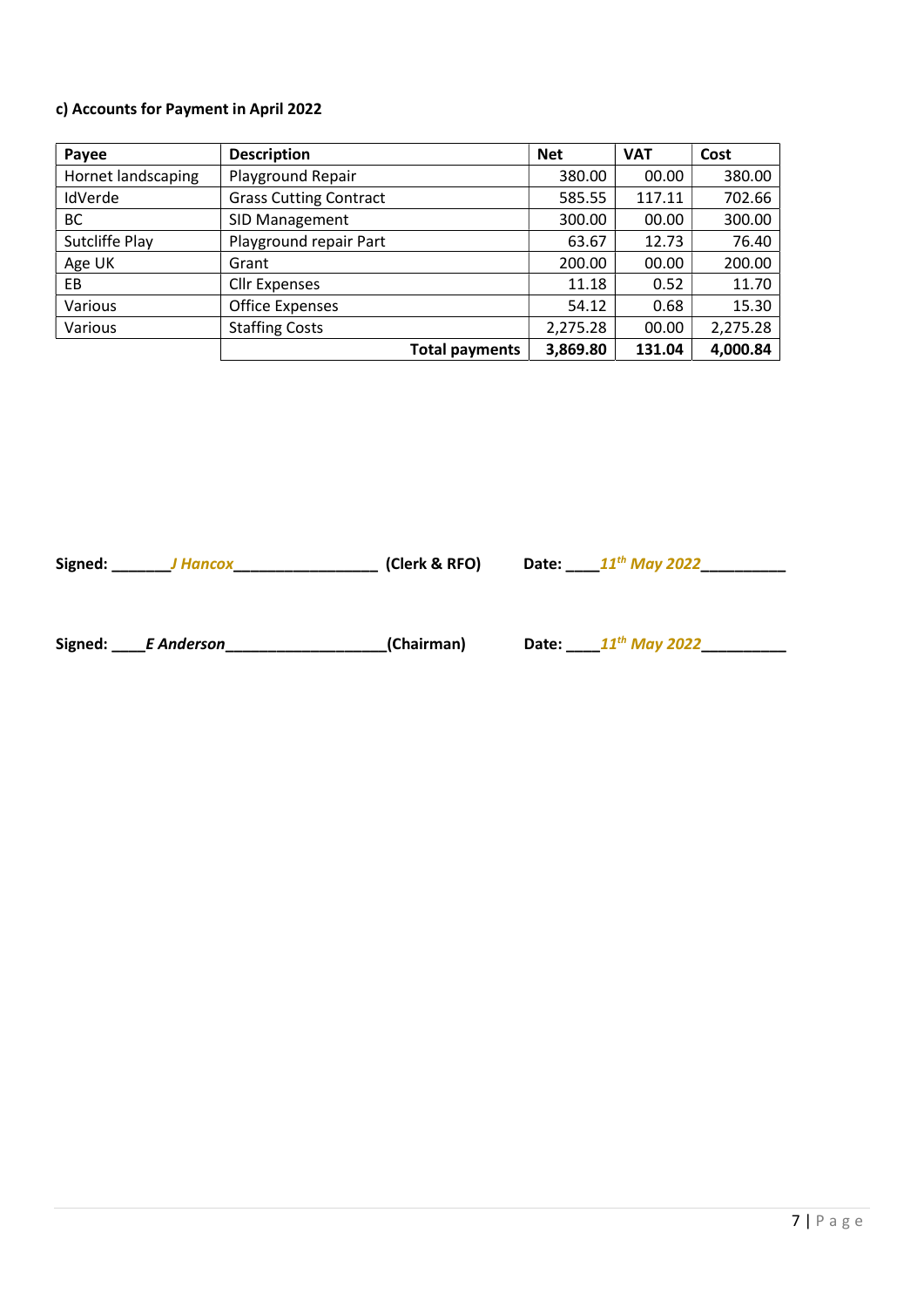Appendix 1 Wrockwardine Parish Council Item 22/45 Jubilee Working Group

## Family fun afternoon event  $-16$ th July 2022 (2 – 4pm)

### Report compiled by Cllr. Tonks & Cllr. Eade

#### 1. Purpose

1.1 The purpose of this report is to invite Members to consider the proposals for the Wrockwardine Parish Family Fun event and decide whether to commit to booking proposed stallholders and activities.

#### 2. Location

2.1 Admaston House: The proposed location is Admaston House which has been provisionally booked for the date suggested. (Costs included in costings below)

#### 3. Insurance

3.1 Appropriate events insurance to be acquired by Clerk.

#### 4. Health & safety

4.1 Discussed at event working group who will complete necessary documents and checks on stallholders, caterers, activity leaders etc.

### 5. Event plans (see layout plan at end of report)

| <b>Food &amp; Drink</b>                 | <b>Children's activities</b>             |  |  |
|-----------------------------------------|------------------------------------------|--|--|
| Tea & coffee - parish councillors &     | Exotic zoo (provisionally booked)        |  |  |
| volunteers to serve from kitchen in     |                                          |  |  |
| lobby area (£1 donation)                |                                          |  |  |
| Cakes - purchased from Sidolis (with    | Hair braiding (TBC)                      |  |  |
| allergy details listed) and sold for £1 |                                          |  |  |
| donation                                |                                          |  |  |
| Hot dog/burger/ice cream van on car     | Football challenge (contacted)           |  |  |
| park (TBC)                              |                                          |  |  |
|                                         | <b>Games corner (rental from Telford</b> |  |  |
|                                         | company)                                 |  |  |
|                                         | Fire service (contacted)                 |  |  |
|                                         | Face painting (TBC)                      |  |  |
| <b>Craft stalls</b>                     | <b>Community groups</b>                  |  |  |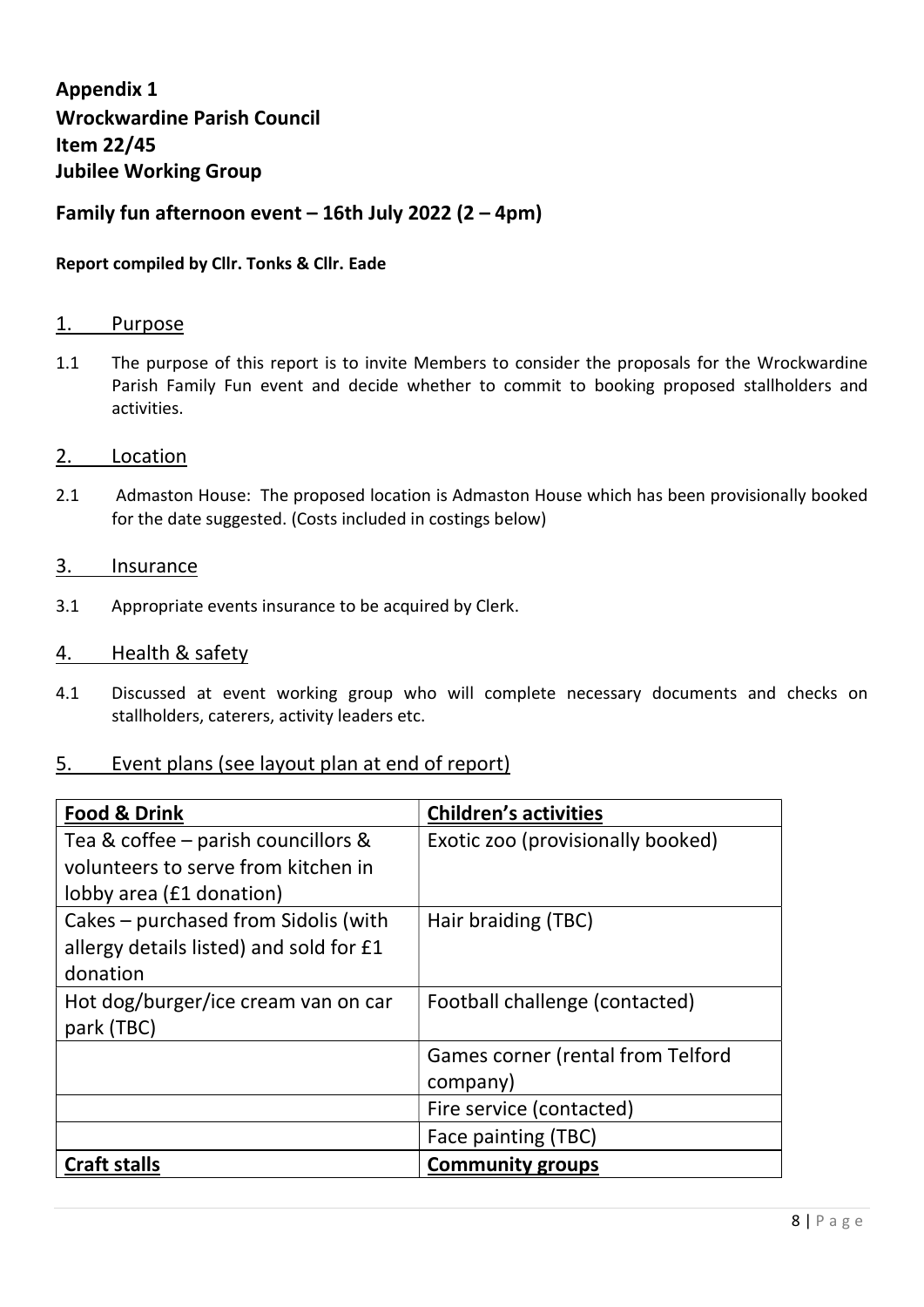| Handmade children's clothes/items        | Weight watchers (provisionally    |
|------------------------------------------|-----------------------------------|
| (provisionally booked)                   | booked)                           |
| Pyrography & wood-based items            | Flex and flow yoga (provisionally |
| (provisionally booked)                   | booked)                           |
| Body shop items & demos                  | Wrockwardine Parish Council       |
| (provisionally booked)                   | (confirmed)                       |
| Handmade bags, bunting & crochet         | PODS (provisionally booked)       |
| items (provisionally booked)             |                                   |
| Hand painted pottery items e.g. vases,   | Youth 3A (possibly)               |
| coasters, mason jars etc. (provisionally |                                   |
| booked)                                  |                                   |
| True Blooms fresh flowers                |                                   |
| (provisionally booked)                   |                                   |
| <b>Crafty Tern (Contacted)</b>           |                                   |
| Flawless Flame - wax melts               |                                   |
| (contacted)                              |                                   |
| Cakes and dog biscuits (contacted)       |                                   |
| Saint Jude Candles (Contacted)           |                                   |
| Photo prints and artwork (contacted)     |                                   |

## 6. Costings

6.1 Admaston House: 5 hours at £35 per hour including Bratton Room, outdoor space and kitchen £175 (negotiable)

| 6.2 | Cakes/coffee/tea – Sidoli £20 per cake x $3 + 3$ trays x 12 cupcakes at £8 = £84 |      |
|-----|----------------------------------------------------------------------------------|------|
|     | Tea, coffee, sugar, milk & biscuits £20                                          | £104 |
| 6.3 | Exotic zoo: £160 for 1 hour, £220 for 1.5 hours                                  | £220 |
| 6.4 | Garden games rental - £30 - £50 approx.                                          | £50  |
| 6.5 | Publicity                                                                        | £30  |

Total costings: £579 + insurance

# 7. Map (see next page)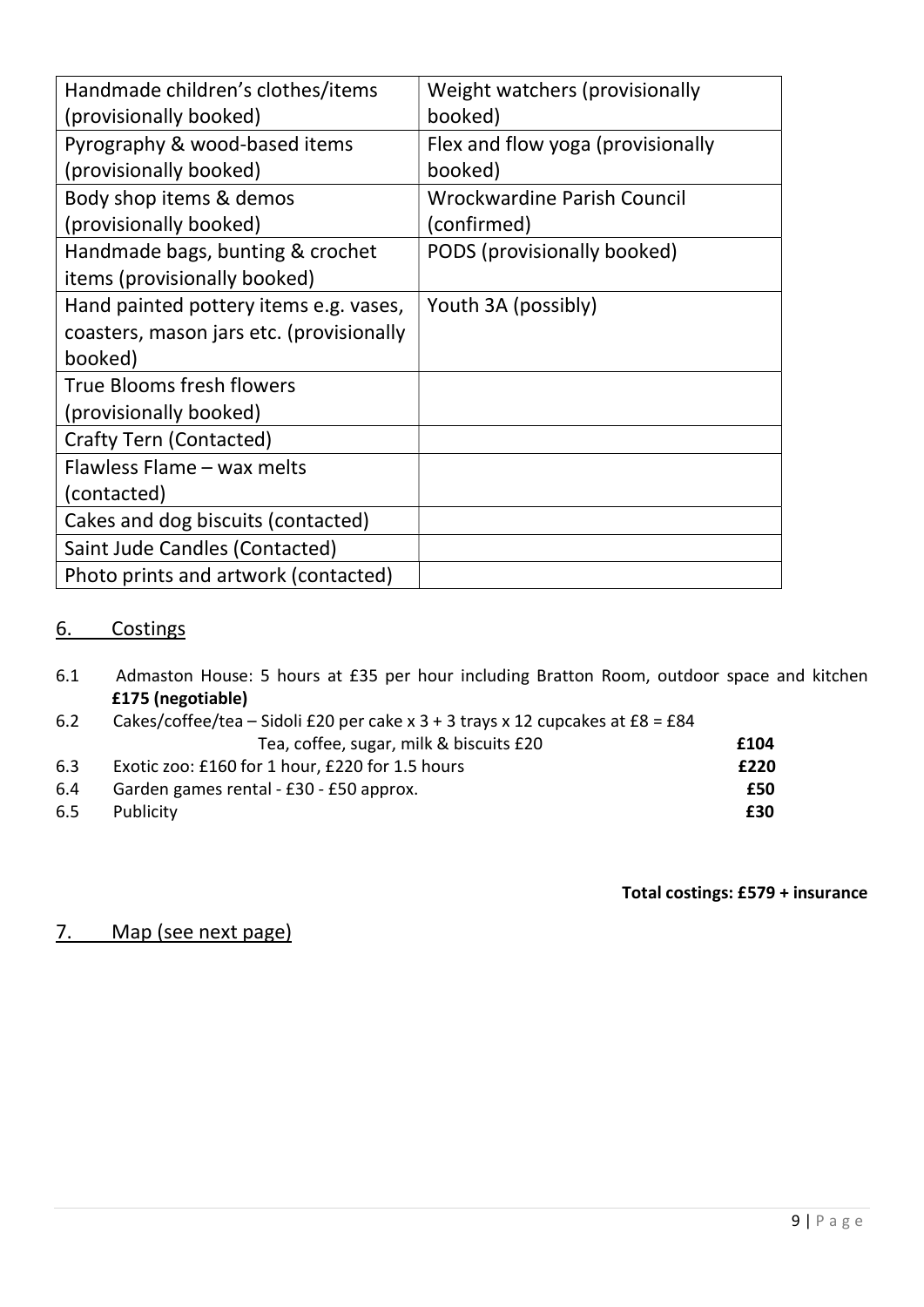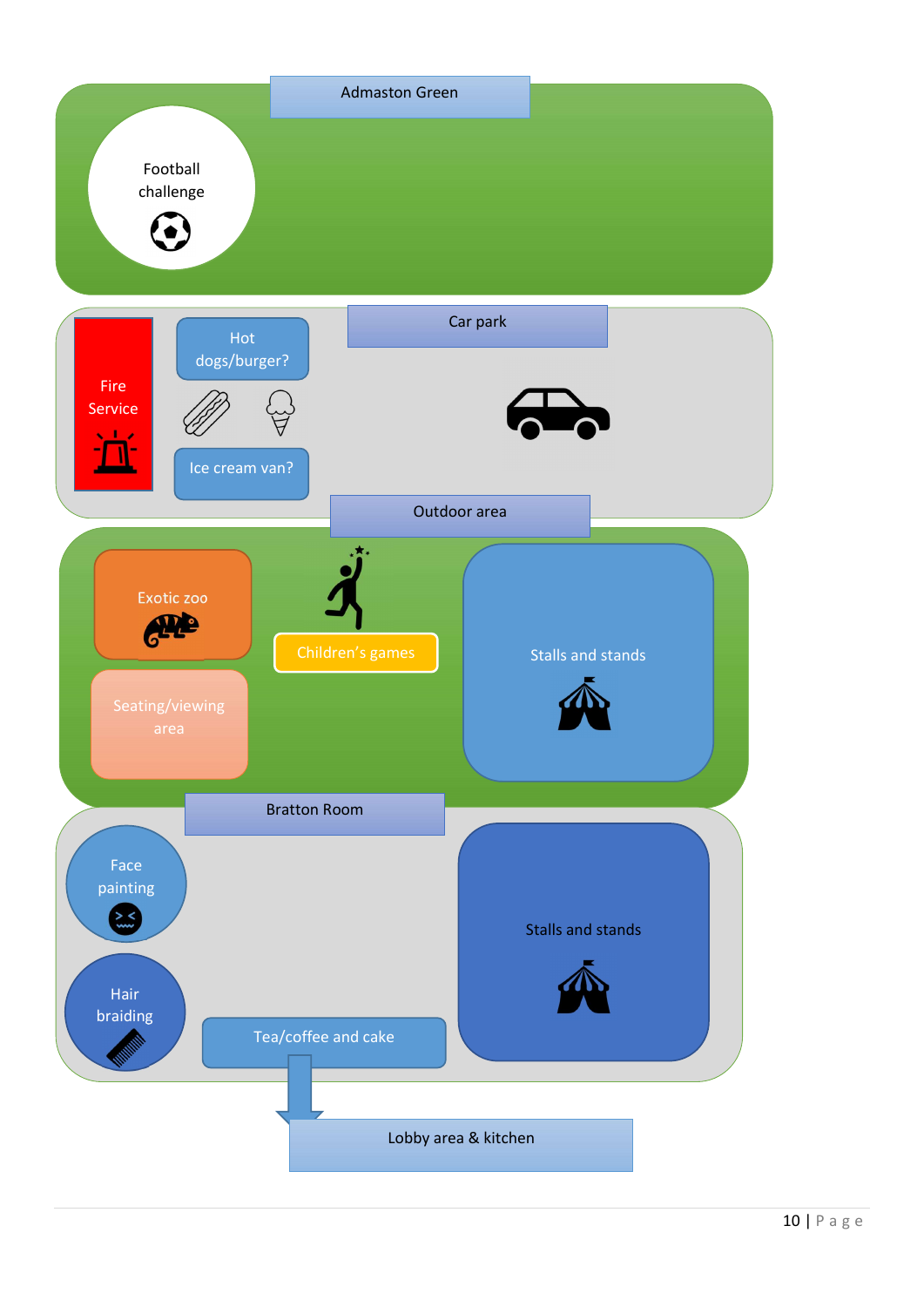# Appendix 2 Wrockwardine Parish Council Item 22/46 Gateways

### Information

Cllr Cooper, Cllr Bevis, Mr Cartwright and the Clerk met on site with JACs on 4 March 2022 and a subsequent quote totalling £5,684.94 + VAT was submitted. Following this, Mr Cartwright approached Glasdons for a comparable quote and their quote for £5,140.95 was received. However, JAC's quote was bespoke as they were able to offer some smaller custom-made posts and, the Glasdon quote does not include the signage. (Both quotes are attached)

Telford & Wrekin Council have confirmed that they are happy with the designs and locations for the gateways and work can commence once the gateways have been purchased.

Whilst the Council's Financial Regulations state that for procurement of services for any amount over £5,000 up to £25,000 the tender process should be followed (see Financial Regulations s.11), this can be waived if there is sufficient reason. In this case, these are specialised pieces of highway furniture that needs to be specific and from a reputable company. Two quotes from such suppliers have been obtained and, Telford & Wrekin Council who have responsibility for the highways are satisfied that the proposed gateways meet the necessary standards. This is sufficient reason for the Council to make a resolution to waive the regulation in this case.

### Recommendation

That the Parish Council accept the quote for £5,684.94 + VAT for the purchase of the identified gateway features for Wrockwardine from supplier JACS. The cost does not include installation which has been offered by SJ Roberts as part of the Allscott Meads Scheme.

Julia Hancox Clerk & Responsible Finance Officer 7 th April 2022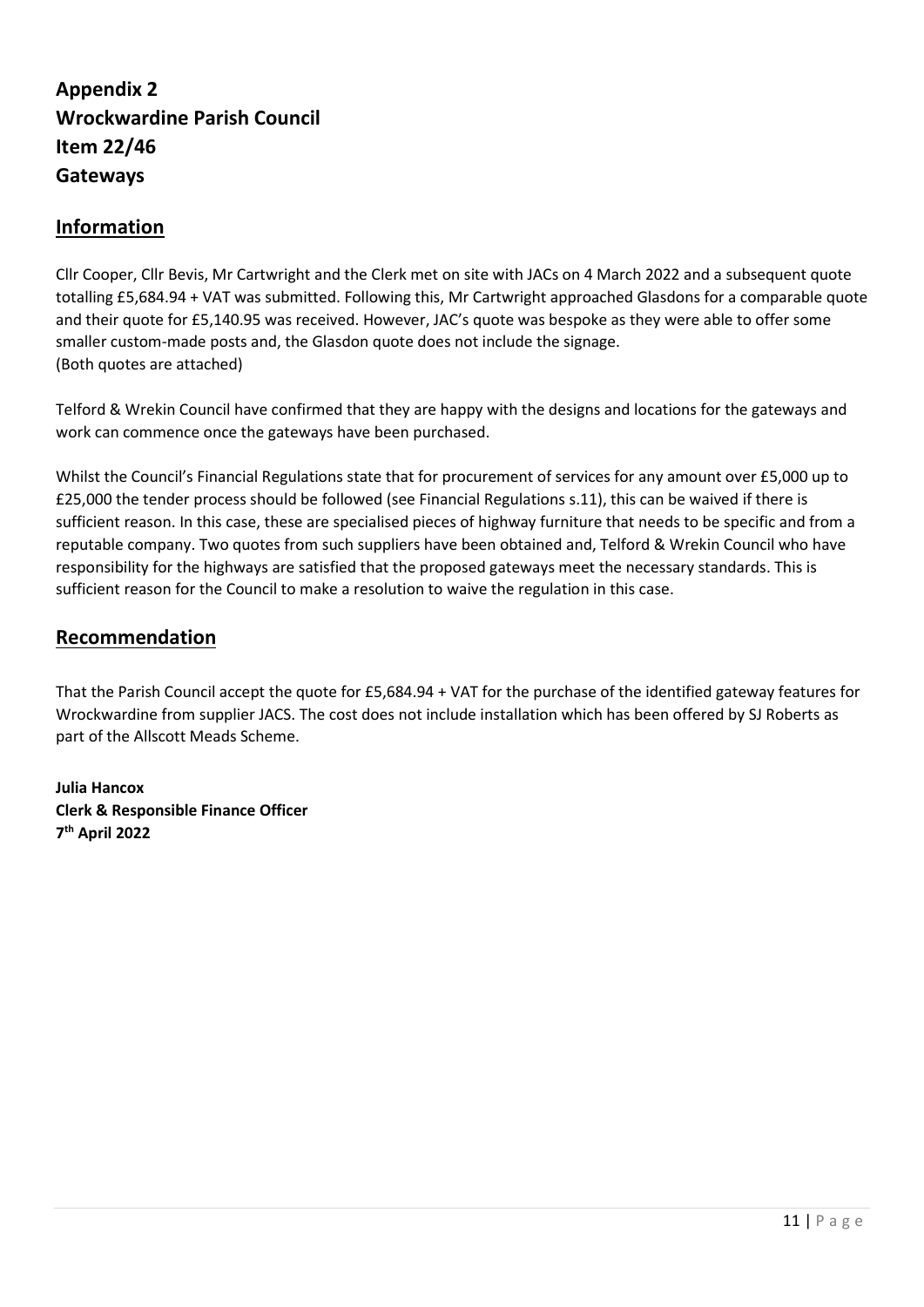# Appendix 3 Wrockwardine Parish Council Item 22/49 LONG YARD MEADOW CONSERVATION MANAGEMENT AND MAINTENANCE PLAN.

# 1. Purpose

1.1 The purpose of this report is for Members to consider the long-term management and maintenance of Long Yard Meadow.

# 2. Background

In light of the additional tree and hedge planting that has been undertaken at Long Yard Meadow, the Parish Council may want to consider updating the existing Management Plan for the meadow. If there isn't a Management and Maintenance Plan in place, the Parish Council may want to consider the benefits of producing such a plan.

It is considered that for the long-term management of open spaces, producing a Management and Maintenance Plan is best practice. It can identify the existing ecology and uses of the site, and identify the broad aims of the site, and identify the appropriate management and maintenance needed to achieve the aims.

## 3. Proposal

There are many organisations such as The Wildlife Trust or private consultants who update and produce such long-term plans for valuable open space. The Parish Council could draw up a brief for their long-term vision for the Meadow and invite appropriate organisations to quote to produce /update a Management and Maintenance brief.

## Report Compiled by Cllr Becky Eade April 2022